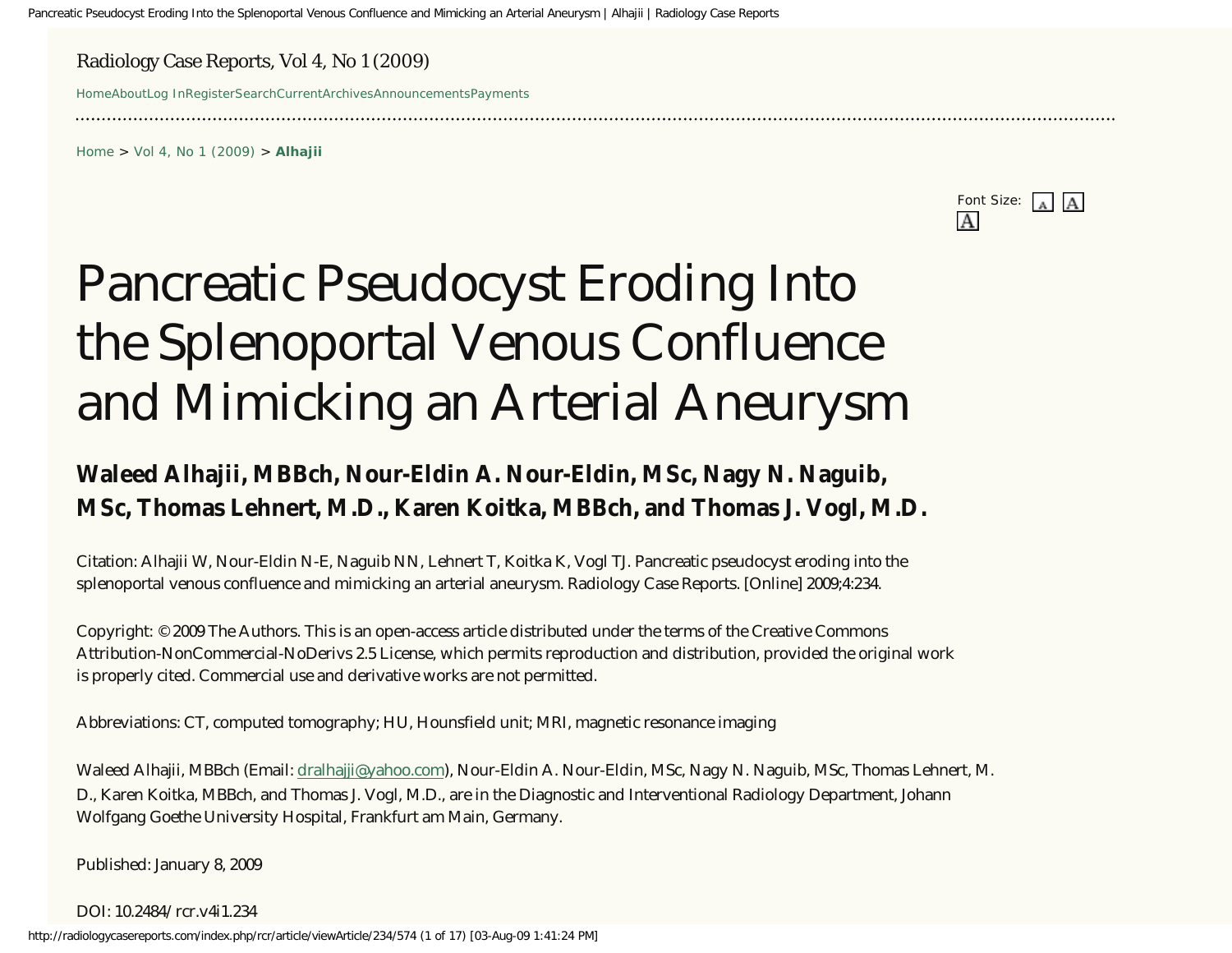#### **Abstract**

We report the case of a 62-year-old man with chronic pancreatitis who presented with increasing abdominal pain. Sonography, magnetic resonance imaging, contrast-enhanced computed tomography, and ultimately catheter angiography demonstrated a pancreatic pseudocyst that had eroded into the splenoportal venous confluence, mimicking an arterial aneurysm. The diagnostic was confirmed at the time of surgical treatment. This case demonstrates the use of imaging to diagnose complications of pancreatitis, and the difficulty of distinguishing an eroding pseudocyst from an arterial aneurysm.

#### **Introduction**

Pancreatic pseudocysts are a well-known complication of both acute and chronic pancreatitis, with a higher incidence in the latter. Another serious consequence that may follow this inflammatory process is hemorrhagic pancreatitis, which may cause aneurysmal changes of the peripancreatic vessels. Many imaging modalities can be used to diagnose pancreatitis and its complications. However the differential diagnosis between pancreatic pseudocysts and vascular aneurysmal changes is mandatory as these conditions have different treatments. The diagnosis is challenging and difficult particularly when pseudocyst produces erosion of the nearby vessels. We present a case of pathologically proven pancreatic pseudocyst eroding the confluence between portal vein and splenic vein and associated with vascular leakage.

### Case Report

A 62-year-old man presented with recurrent attacks of vague upper abdominal pain, which had increased in severity over a 2-week period. In addition, the he had suffered an acute attack of pancreatitis 15 years previous to this presentation, which was managed conservatively, but the condition then was complicated by insulin dependant type II diabetes mellitus. For the current episode, the patient sought medical advice, and was admitted to our hospital for further clinical assessment. The patient had a past medical history hypertension (medication controlled), and alcoholism with associated fatty liver disease. Laboratory investigations revealed serum amylase of subnormal level (were 18 U/L, Normal level: 23 to 85U/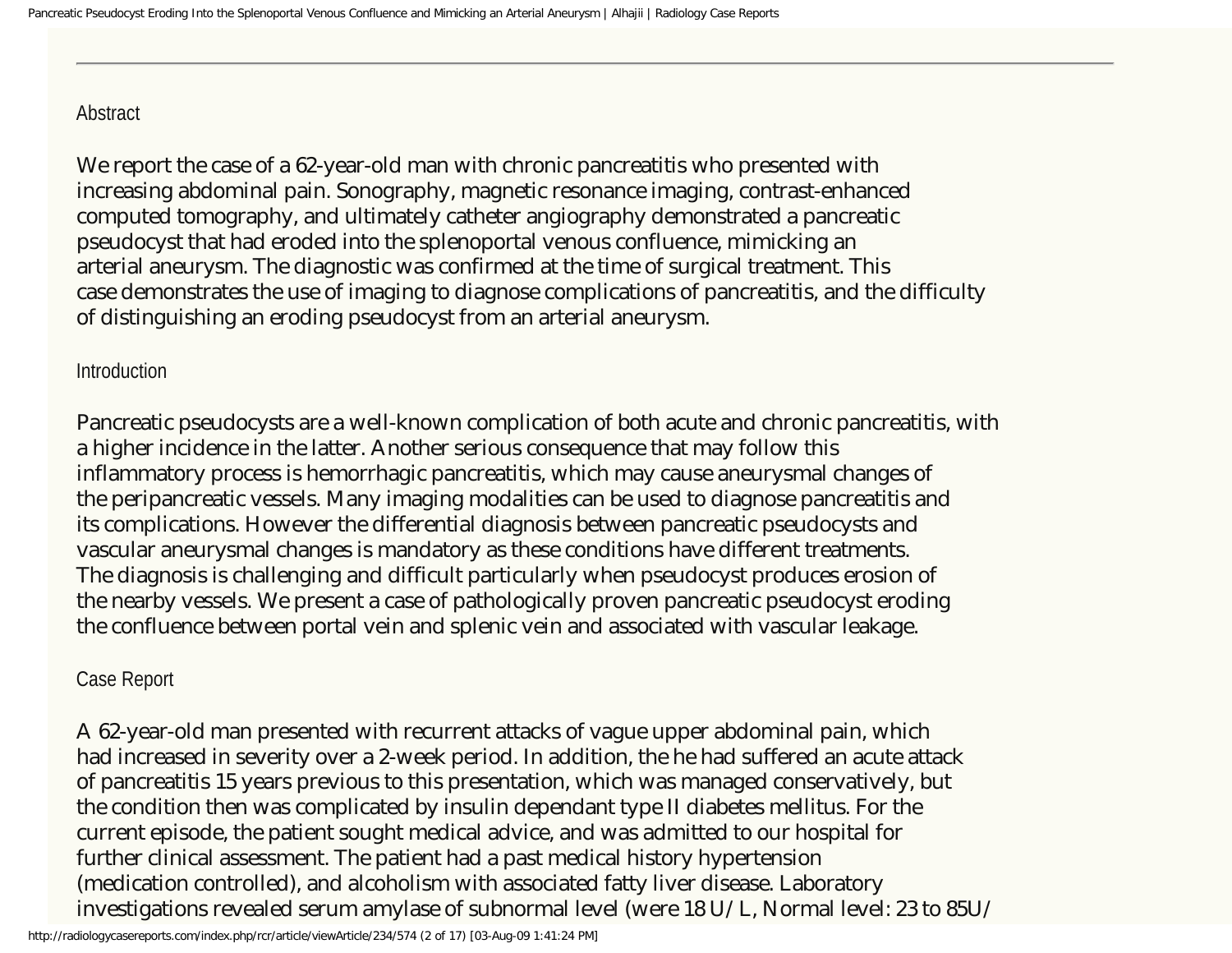L). No definite diagnosis is reached. Radiological investigations were requested accordingly for further assessment.

US was the primary modality utilised for assessment of the patient. Scanning of the upper abdomen was carried out using a convex linear probe (3.5MHz frequency), focussing on the region of the pancreas and peripancreatic compartments. In particular, the lesser sac, anterior pararenal space and transverse mesocolon were investigated by scanning in the supine, longitudinal, transverse, semi-erect and coronal planes. The examination revealed well-defined oval, anechoic cystic lesion in the region of the pancreas, lying anteriorly and in direct contact with the confluence of the splenic and portal veins. Color Doppler scanning revealed incomplete color turbulent filling flow inside the lesion (Fig. 1). Biliary tract assessment revealed the absence of biliary stones in the gall bladder (extending to the intrapancreatic portion of the common bile duct) in addition to the absence of peripancreatic or intraperitoneal free fluid. The preliminary diagnosis entertained was a vascular aneurysm complicating pancreatitis. Vascular complications are known to arise in conjunction with pancreatitis due to the proteolytic nature of pancreatic enzymes which cause erosion of blood vessels. This often results in pseudoaneurysm formation or free rupture of a vessel. Hence, further assessment by MRI and CT was requested.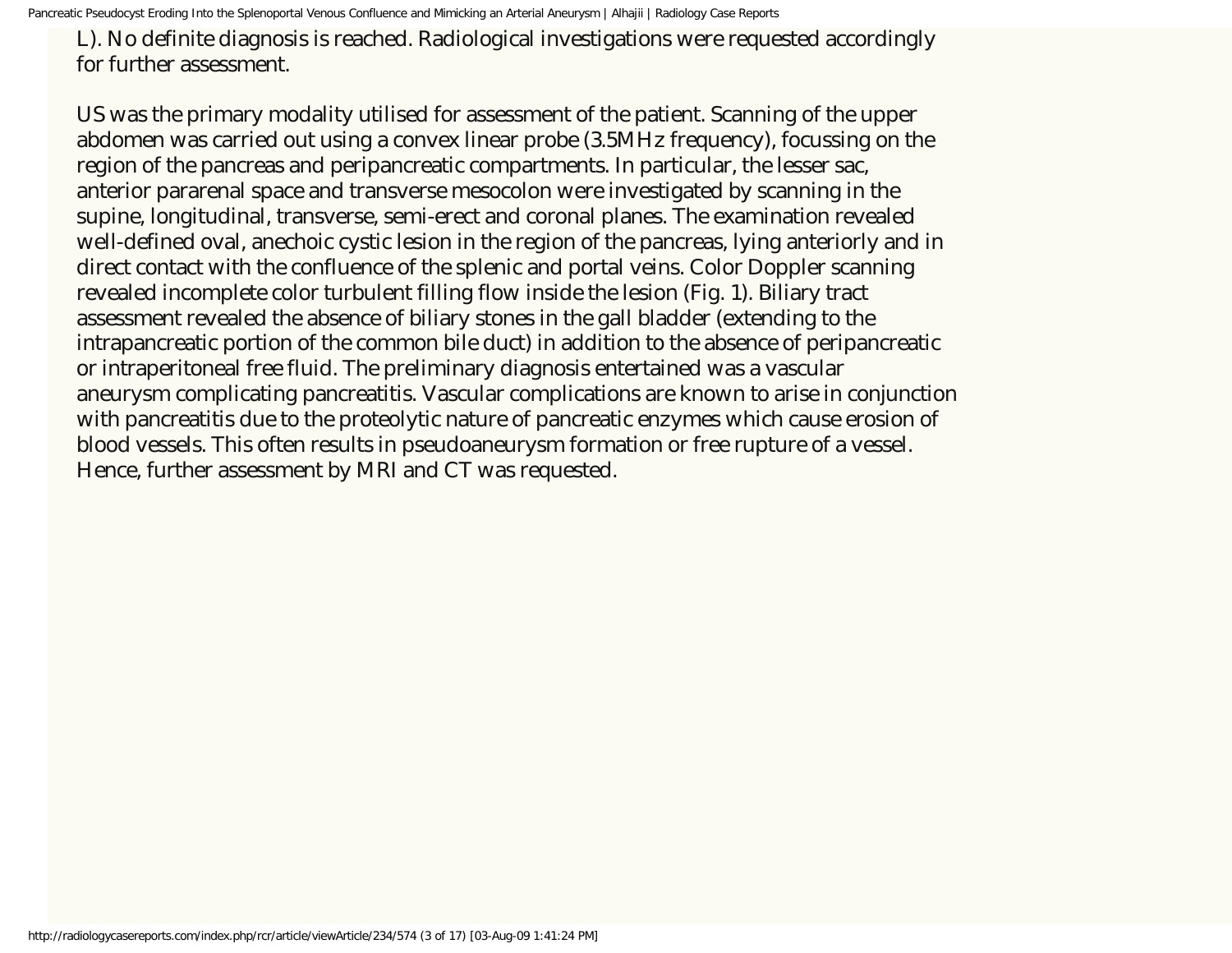

Figure 1A. 62-year-old man with eroding pancreatic pseudocyst. Transverse transabdominal sonogram shows an anechoic small cystic, round, lesion (arrow) that was 1.5 cm in diameter at the region of the pancreatic head.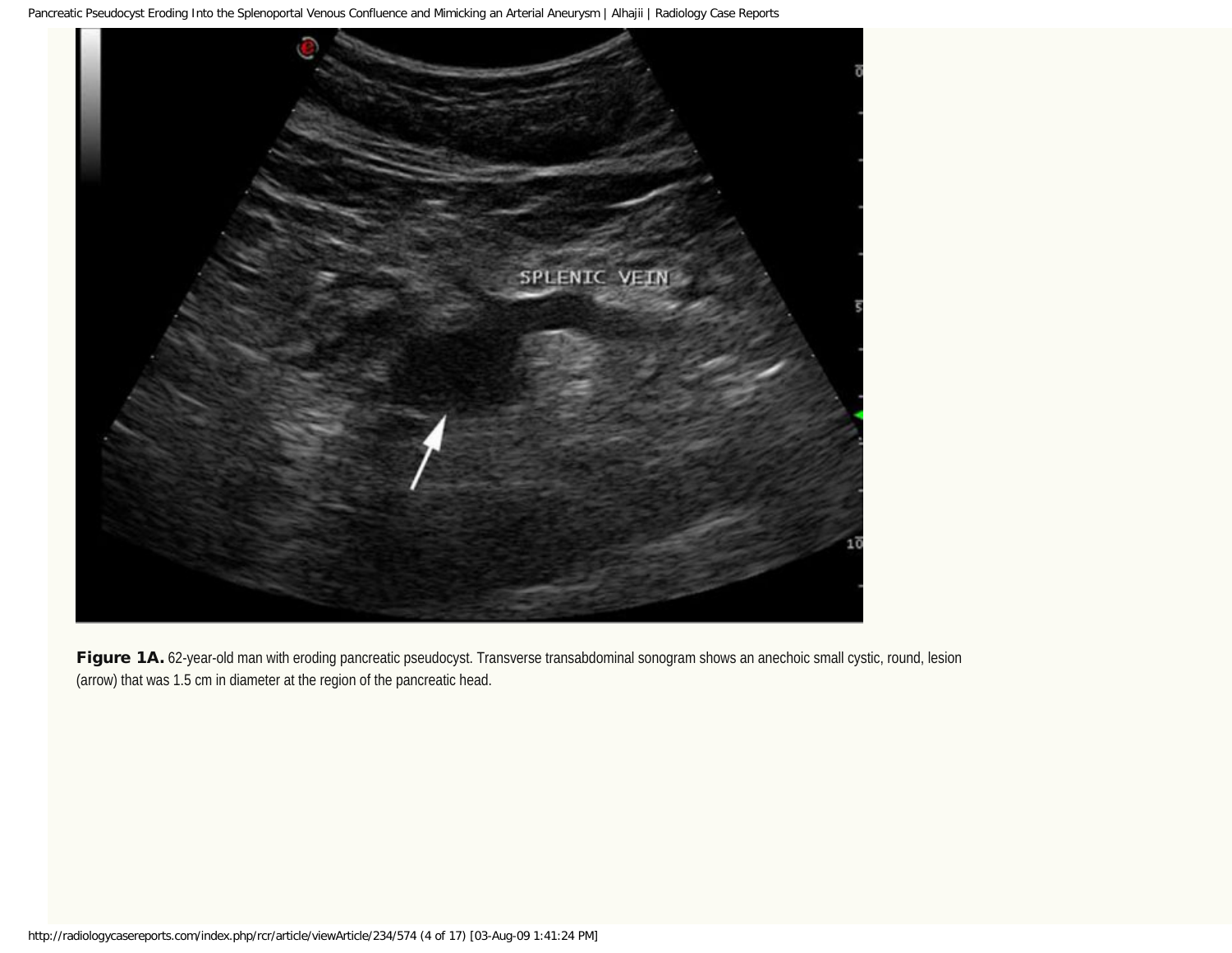

Figure 1B. 62-year-old man with eroding pancreatic pseudocyst. Color Doppler sonogram displayed turbulent partial color flow filling of the lesion (arrow) anteriorly located and in direct continuity with the junction between the splenic and portal vein.

T1-weighted and fast spin-echo, T2-weighted, out of phase chemical shift and fatsuppression sequences were carried out in addition to contrast enhanced MRA in order to further assess the lesion. The pancreas was found to be atrophic with no evidence of a focal lesion or an enhancement pattern abnormality. MRI revealed a well defined, thin walled, oval lesion which was mildly enhancing and inseparable from the anterior aspect of the confluence of portal and splenic veins. MRI revealed a low signal intensity in T1 and high signal intensity in T2 weighted images denoting the cystic nature of the lesion. An area of high signal intensity in contact with the porto-splenic junction in T1 and T2 and post Gadolinium-bawee injection was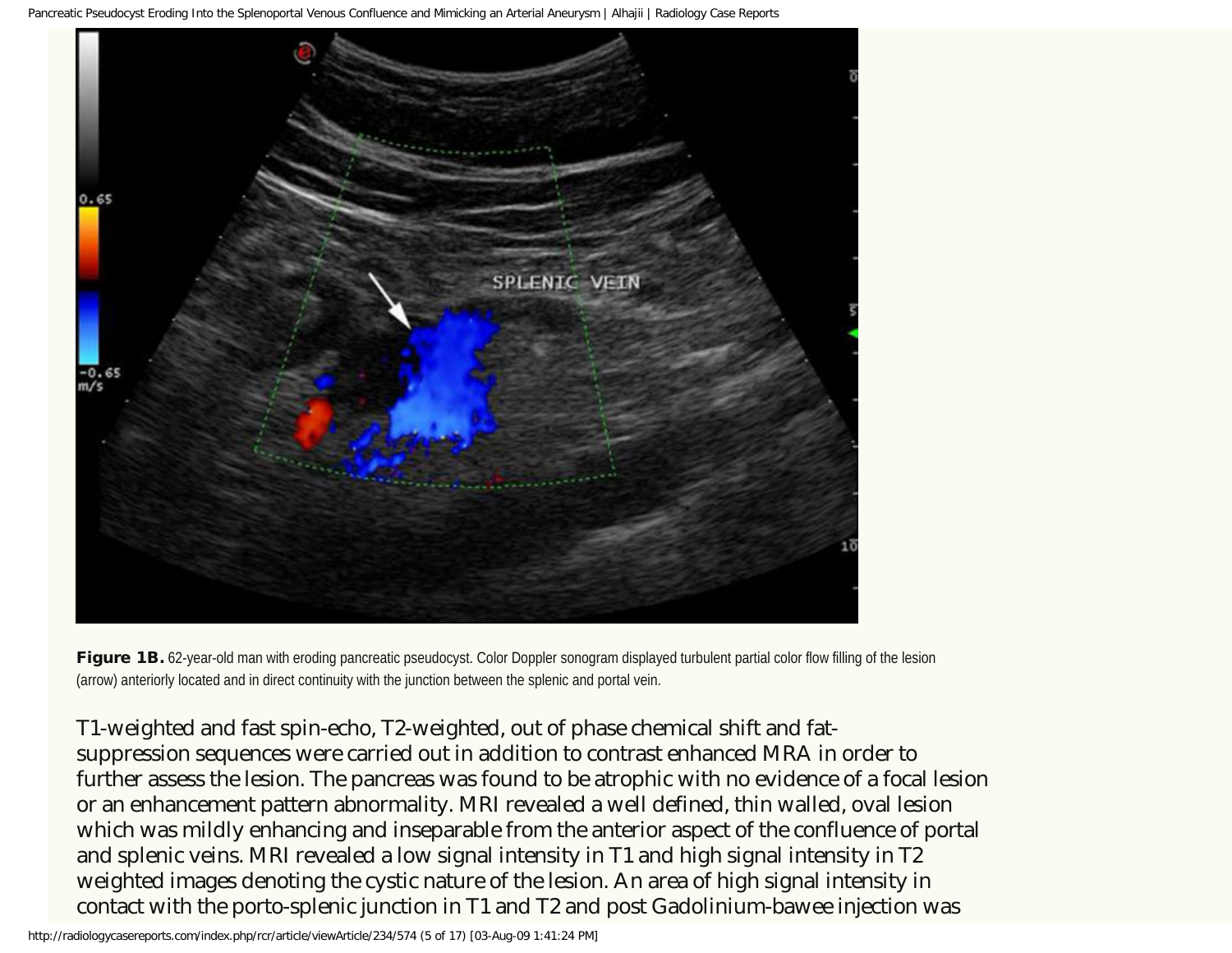also observed, denoting a subacute blood collection (Fig. 2).



Figure 2A. 62-year-old man with eroding pancreatic pseudocyst. T2-weighted axial MRI shows the presence of intermediate signal intensity oval lesion with well defined margin (white arrow) that contains a rounded well defined area of high signal intensity (white arrow head). The legion appears inseparable from the anterior aspect of the terminal part of splenic vein and its confluence with portal vein (black arrow).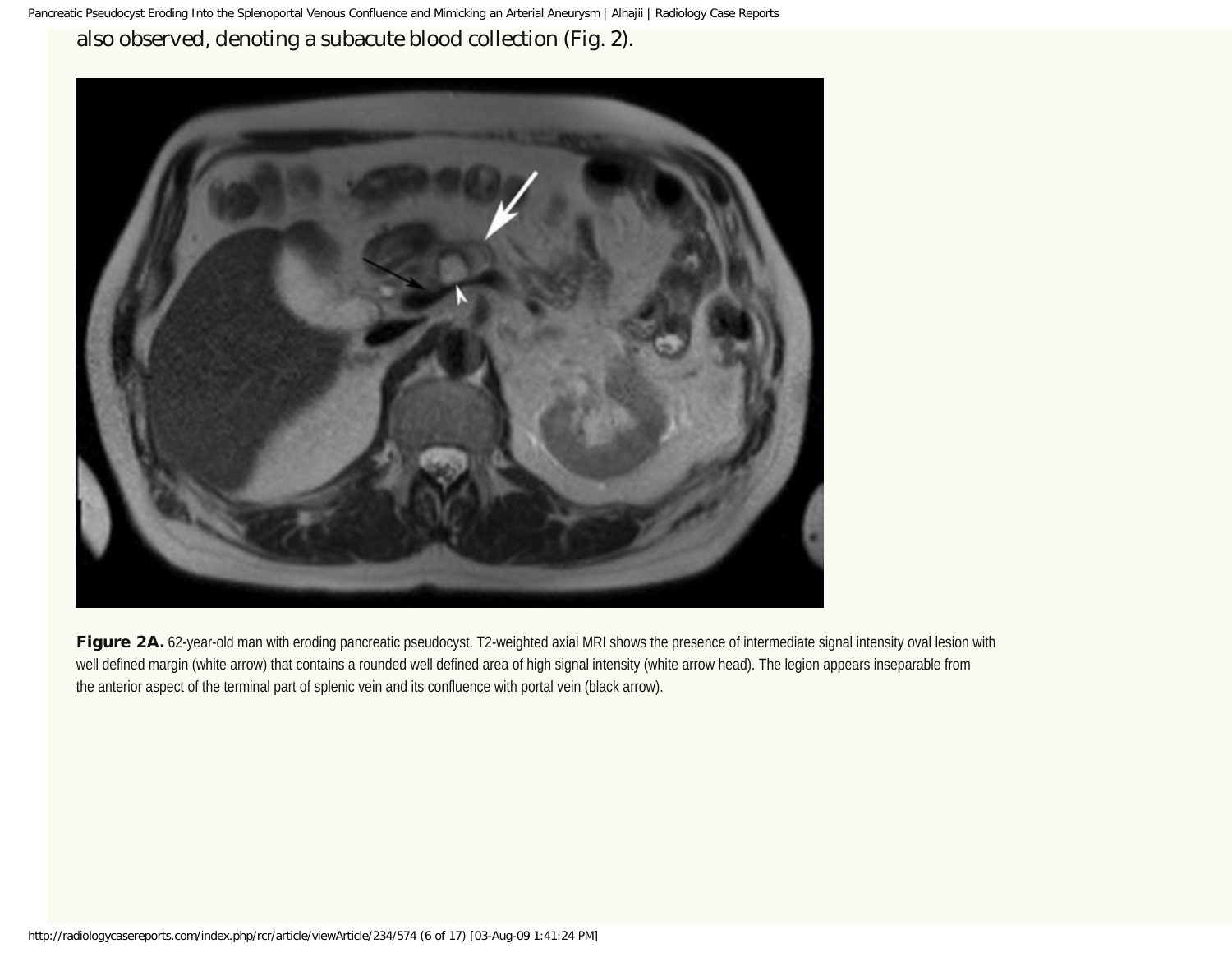

Figure 2B. 62-year-old man with eroding pancreatic pseudocyst. T1-weighted noncontrast-enhanced axial MRI shows low signal intensity of the lesion (white arrow) with absence of previously described central high signal area in T2.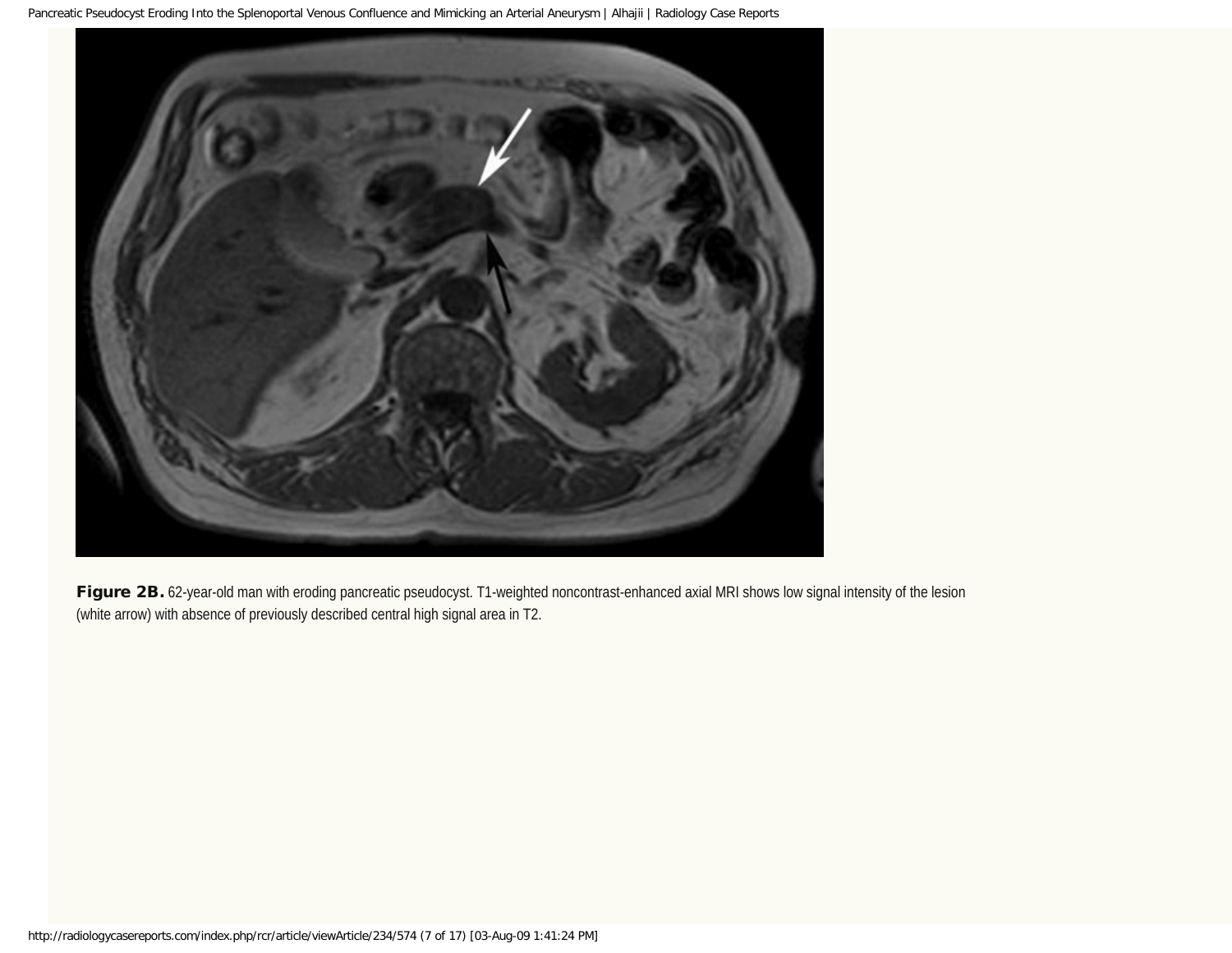

Figure 2C. 62-year-old man with eroding pancreatic pseudocyst. T1-weighted contrast-enhanced MRI shows low signal intensity of the lesion with high signal central area (arrow).

As contrast-enhanced CT imaging of the abdomen and pelvis remains the gold standard imaging modality in the evaluation of pancreatitis and its complications, this became the next step in the investigative process. Both intravenous and oral contrast were administered. Thinsection images were acquired during the peak of pancreatic arterial perfusion and venous phases. The protocol of scanning was the following: Tube Voltage: 120 KV, Tube current: 180 mAs, Pitch 1.2, slice collimation 0.6mm, Acquisition 64x 0.6 mm, slice width 0.75mm, reconstruction increment 0.4mm, Iodine concentration of contrast media 300 mg I/ml. CM flow rate 6.2 ml / sec; bolus timing determined by bolus tracking, bolus tracking threshold 180 HU, scan delay 7 sec for arterial phase and 15-20 sec for venous phase. Multiplanar reconstruction formats were employed for further assessment. The contrast-enhanced CT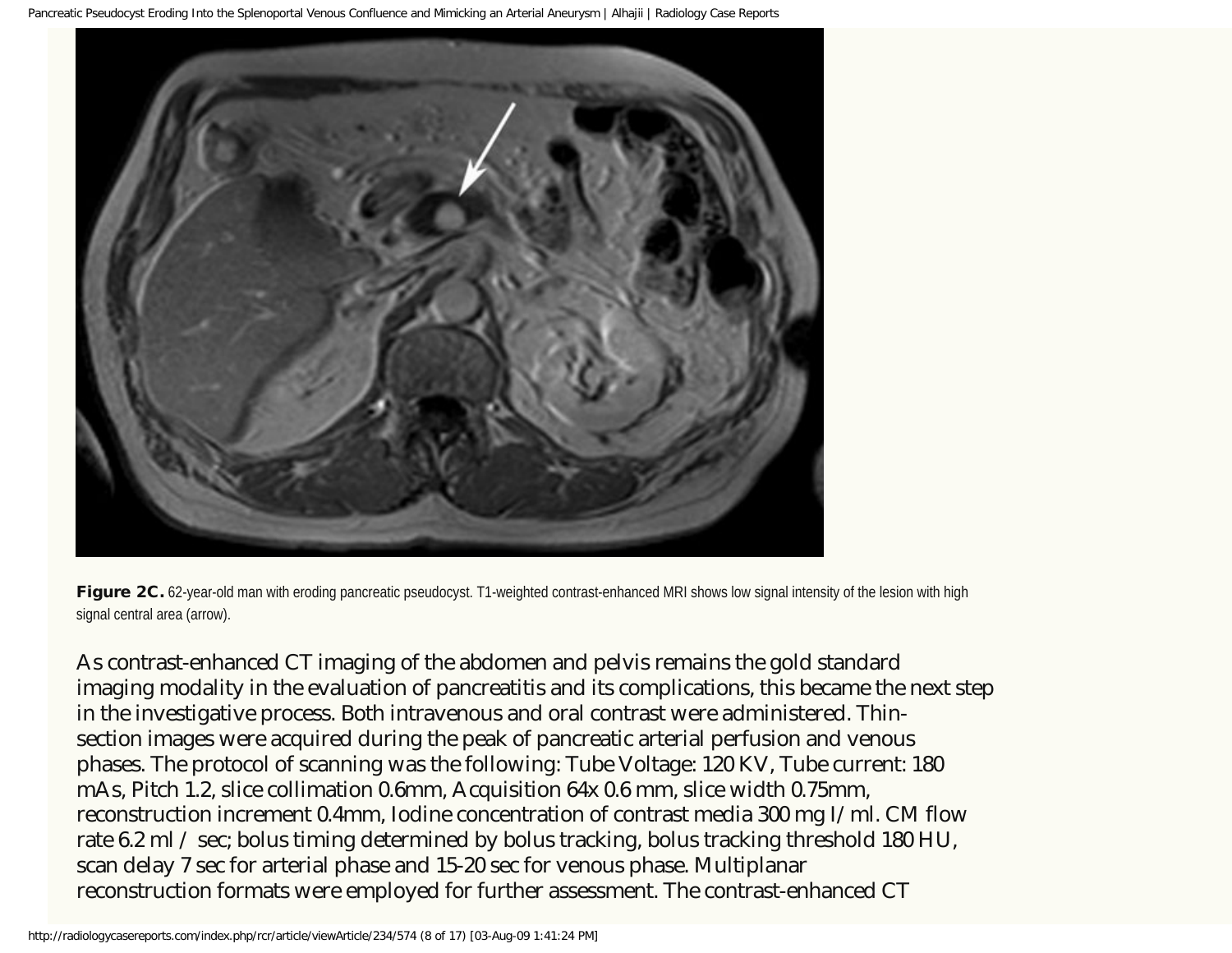images revealed the presence of an oval shaped cystic lesion (40 HU) with anterior wall thickening which was mildly enhancing. The lesion was found to have a central collection of the contrast agent, and furthermore, a smooth anterior invagination of the splenic vein and its confluence with the portal vein was observed. The pancreas was atrophic with multiple, punctuate, calcific foci predominantly seen in the head and body of the pancreas. 3D reconstructed CT angiography confirmed that the contrast filling of the lesion seen during the portal venous phase was in direct continuity with the terminal course of splenic vein (Fig. 3).

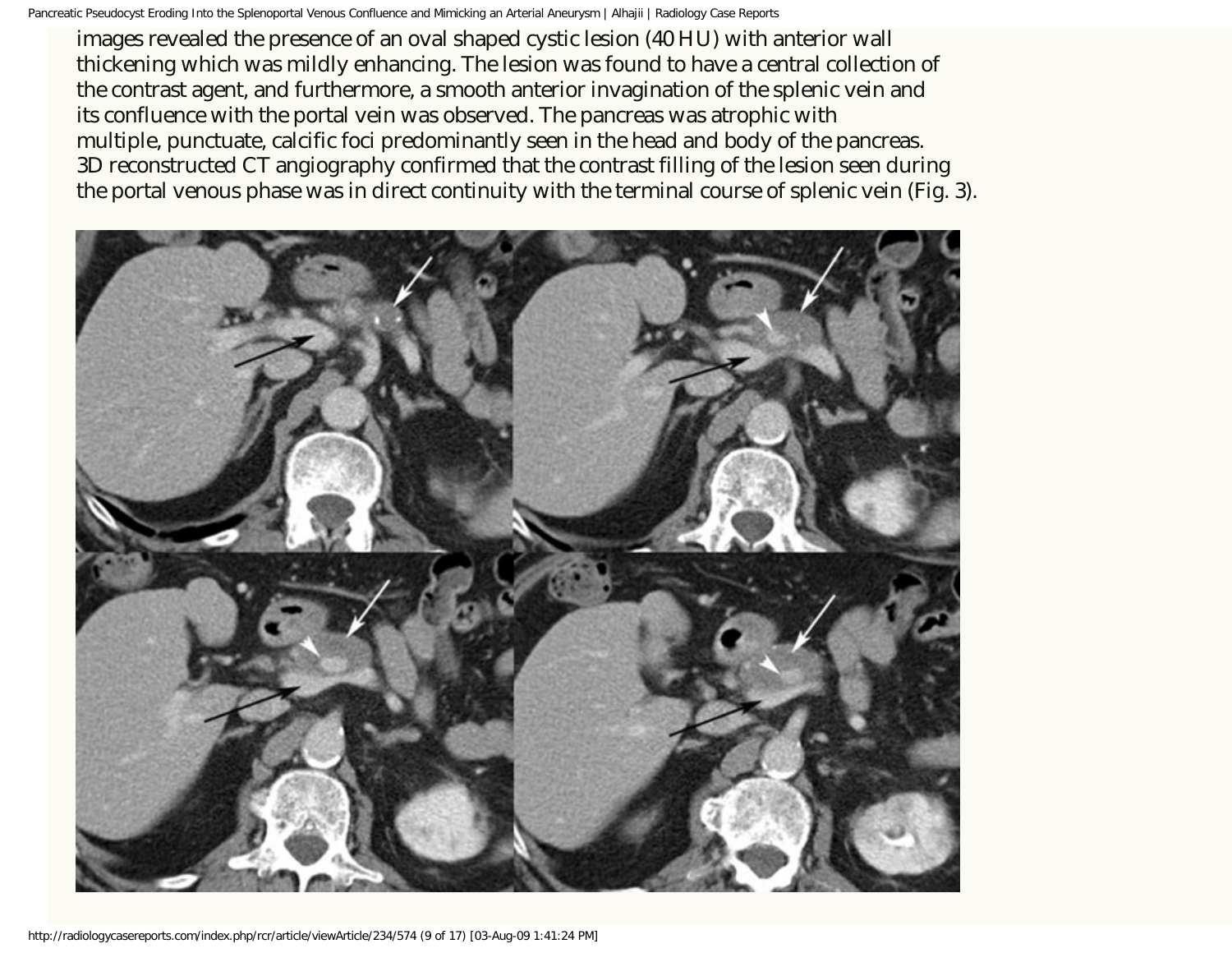Figure 3A. 62-year-old man with eroding pancreatic pseudocyst. Serial axial contrast-enhanced CT images in portal venous phase show 40 HU lesion (arrow head) indenting the confluence between the portal vein and the splenic vein (white arrow) and central area of contrast extravasation having the same density of that of the portal vein (arrow head).



Figure 3B. 62-year-old man with eroding pancreatic pseudocyst. Serial coronal reformatted images in portal venous phase show the anatomical relations of the lesion (arrow) to the portal venous confluence with splenic vein. Notice the absence of pancreas which is extremely atrophic, with evidence of calcifications at the pancreatic head (arrow head).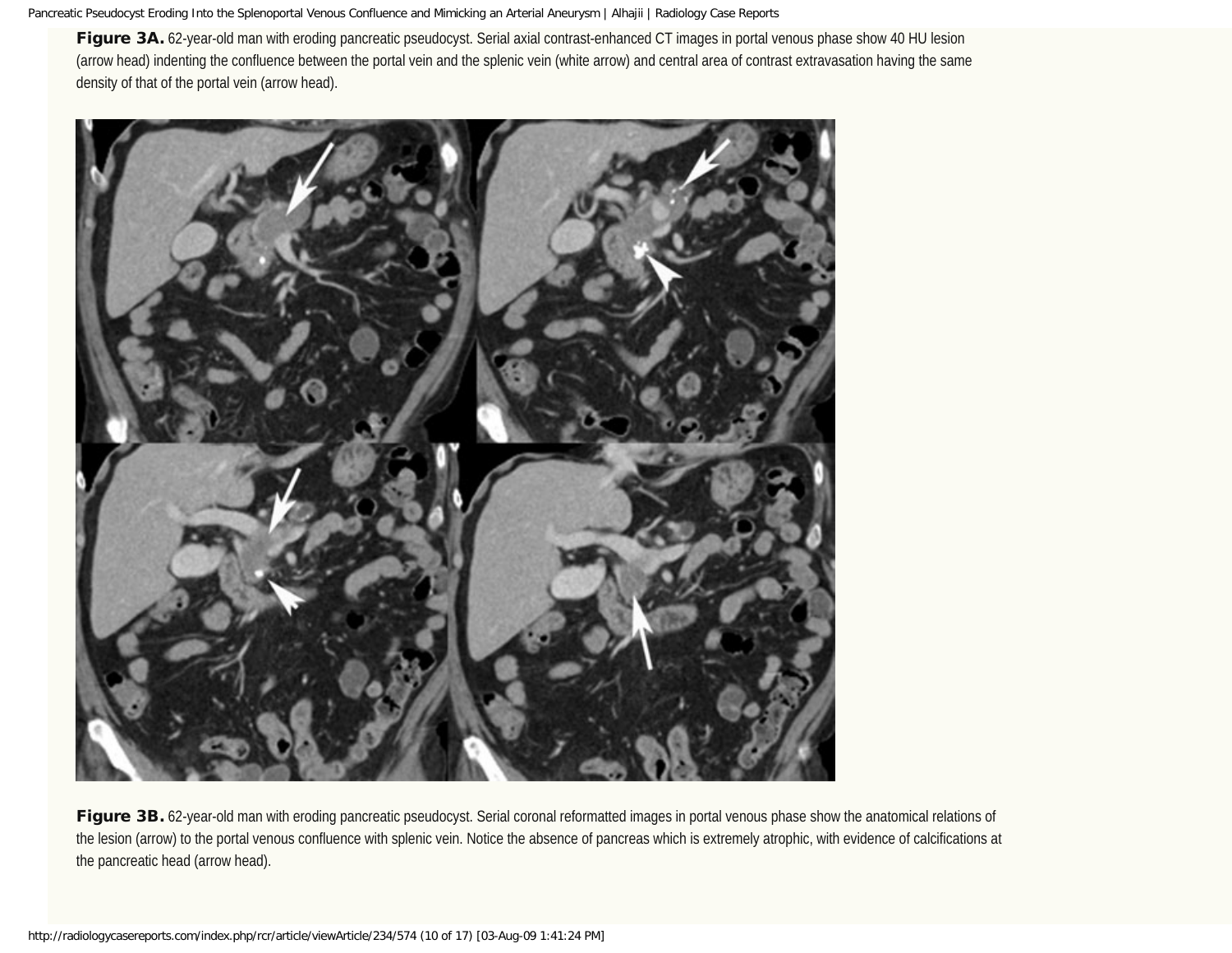

Figure 3C. 62-year-old man with eroding pancreatic pseudocyst. 3D reconstructed CT angiogram shows the contrast filling of the lesion (arrow) and its continuity with the splenic vein denoting vascular leakage (arrow head).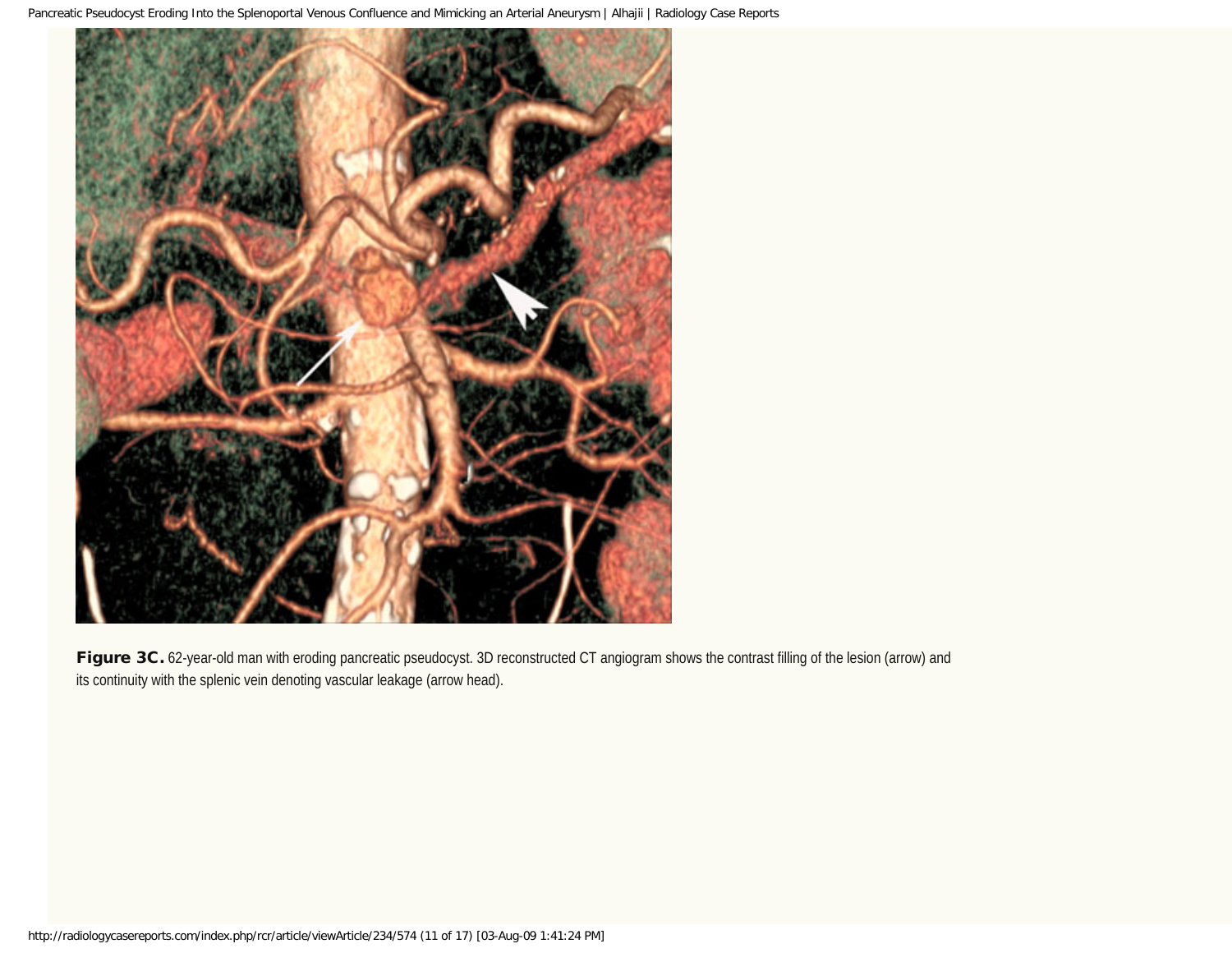

Figure 3D. 62-year-old man with eroding pancreatic pseudocyst. 3D reconstructed CT angiogram in different angle of obliquity.

As a final imaging tool prior to surgical exploration, celiac catheter angiography and indirect portography were carried out in order to further clarify the vascular nature of the lesion and definitively assess the extent of vascular involvement. These studies once more demonstrated the presence of contrast filling of the lesion during the portal venous phase (Fig. 4). No evidence of venous thrombosis of the splenic vein and/or collateral venous pathways was found.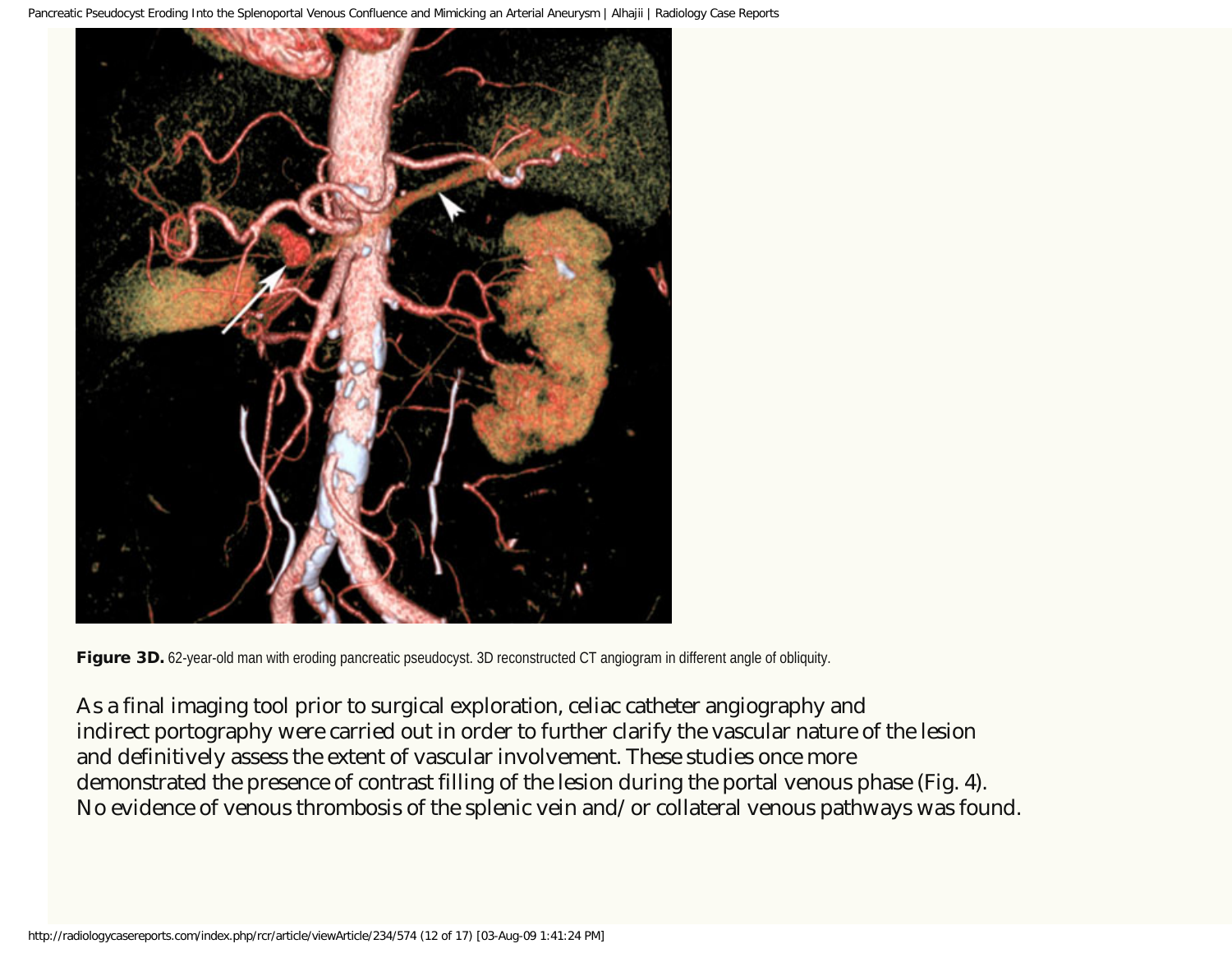

Figure 4A. 62-year-old man with eroding pancreatic pseudocyst. Celiac trunk catheter angiography in arterial phase shows normal angiographic appearance of common hepatic artery (white arrow), gastroduodenal artery (arrow head), left hepatic artery (black arrow head) and splenic artery (black arrow) with no evidence of aneurysmal change or vascular leakage.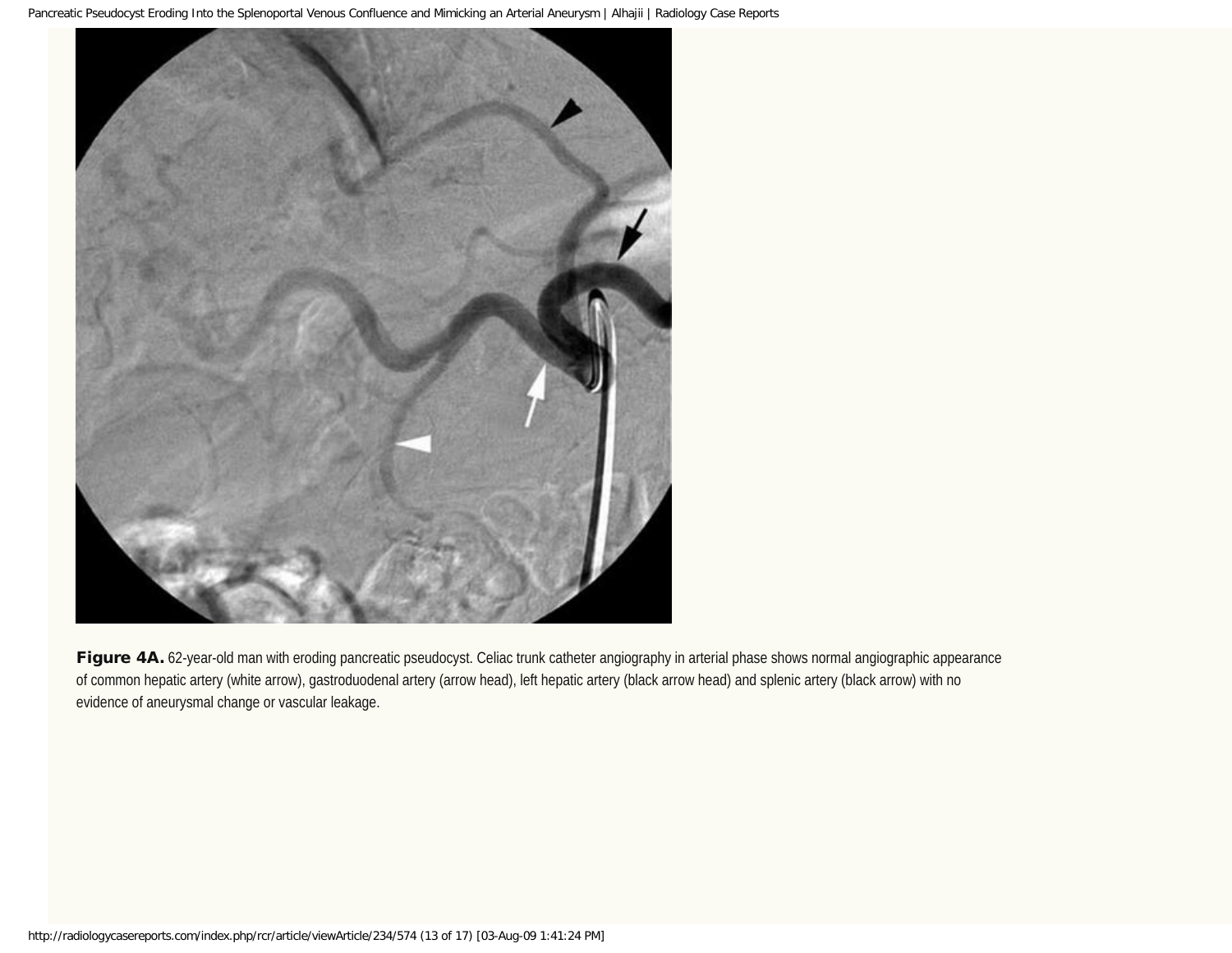

Figure 4B. 62-year-old man with eroding pancreatic pseudocyst. Celiac trunk catheter angiography in portal venous phase shows contrast filling the lesion (arrow) in continuity with the portal vein (arrow head).

During surgical exploration, the gross pathological change observed was the presence of a cystic lesion adherent to the anterior aspect of the splenic and porto-splenic venous confluence. The cyst was explored, revealing the presence of intracystic brownish serous fluid and clotted blood with erosion of the porto-splenic venous confluence. This cyst was resected vascular repair was carried out. Histopathological examination of the specimen revealed the diagnosis of a pancreatic pseudocyst, compressing and eroding the adjacent porto-splenic venous confluence.

#### **Discussion**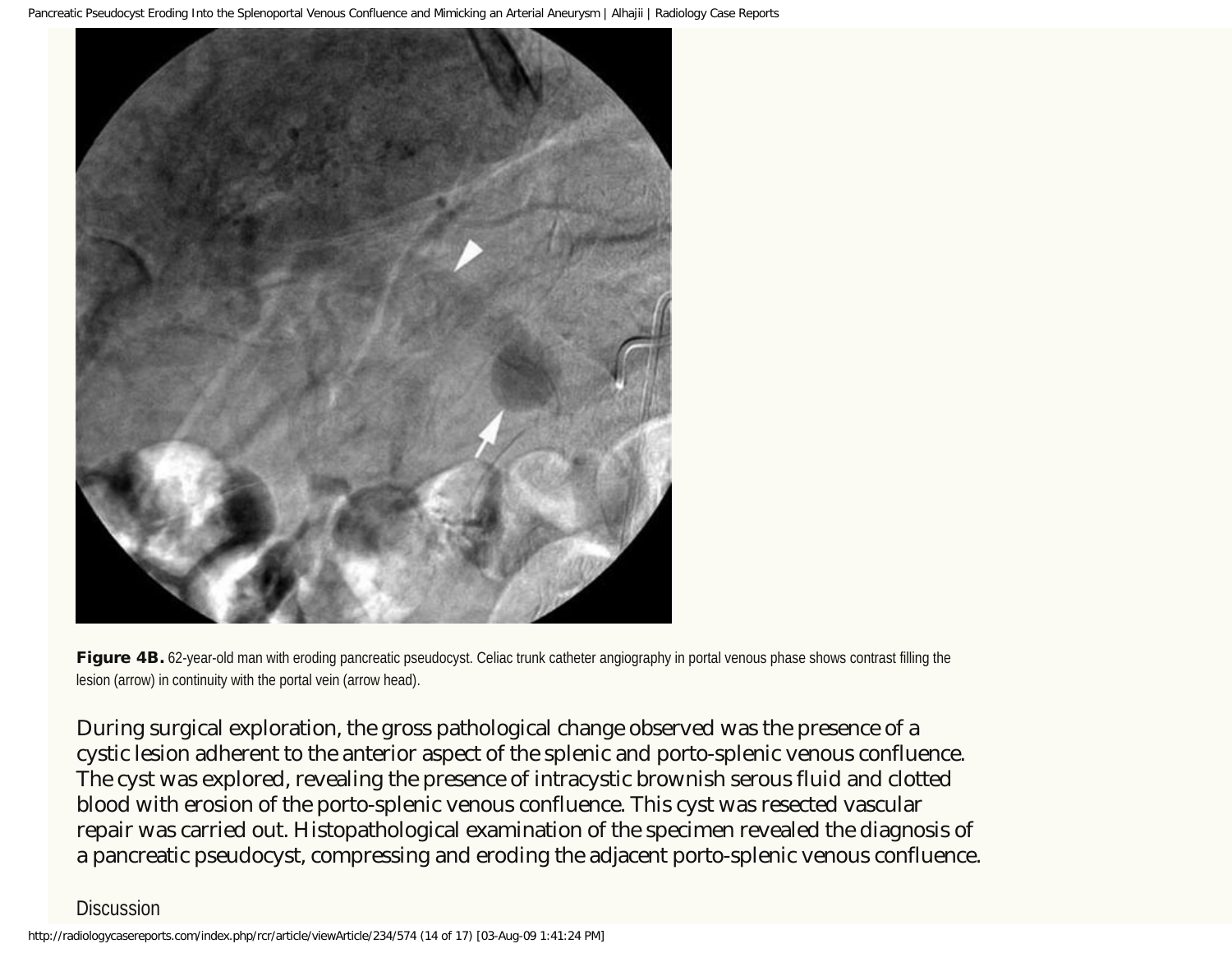The majority of cystic masses of the pancreas encountered in clinical practice are postinflammatory pseudocysts. Pancreatic pseudocysts are defined as localized, amylase-rich fluid collections located within the pancreatic tissue or adjacent to the pancreas and surrounded by a fibrous wall that does not possess an epithelial lining [1]. The CT findings of a pseudocyst include a round or oval fluid collection, with either a thin, barely perceptible wall, or a thick wall which shows evidence of contrast enhancement [2,3]. Peudocysts develop most often as a complication of acute or chronic pancreatitis, and may develop secondary to pancreatic trauma or surgery [4]. Although a prior history of pancreatitis cannot alone justify the diagnosis of pancreatic pseudocyst, careful evaluation of the patient's clinical history is important for the accurate diagnosis of a pseudocyst. Clinical scenarios include a pseudocyst developing after identifiable acute pancreatitis, a pseudocyst resulting from an acute incident superimposed on chronic pancreatitis and a pseudocyst with an uncertain or no known previous clinical history of pancreatitis. In the clinical setting of acute pancreatitis, the observation of peripancreatic inflammatory changes on initial CT scans and an evolving peripancreatic fluid collection that develops a wall or capsule, provides a sufficient diagnostic clue toward the diagnosis of pancreatic pseudocyst. Subsequent to an acute attack, the pseudocyst develops over a period of 4–6 weeks. As pseudocysts may resolve spontaneously, conservative management may suffice if they are smaller than 6 cm in diameter or the patient remains asymptomatic [5]. The recognition of a pancreatic pseudocyst resulting from chronic pancreatitis is facilitated by the presence of stigmata of chronic pancreatitis such as parenchymal calcifications, ductal stones, ductal dilatation, or atrophy of the parenchyma. Complications related to pseudocysts include infection, hemorrhage, rupture, obstruction of surrounding abdominal organs and vascular erosion of peripancreatic vasculature. Vascular involvement of vessels neighbouring the pancreas is not an uncommon complication of pancreatitis.

Intrapancreatic and peripancreatic arteries and veins may be eroded or thrombosed by the direct effect of pancreatic enzymes. Vascular involvement may be manifested by acute haemorrhage due to vessel erosion, rupture of oesophageal, gastric, or mesenteric varices or leakage from an arterial pseudoaneurysm [6]. Pancreatitis in combination with vascular complications is potentially lethal and therefore, early diagnosis utiliing various imaging modalities (including CT , MR imaging and Angiography) will play a vital role in evaluating the degree and extent of the condition and its differentiation from pseudoaneurysmal changes [7]. Aneurysms of the portal vein were once thought to be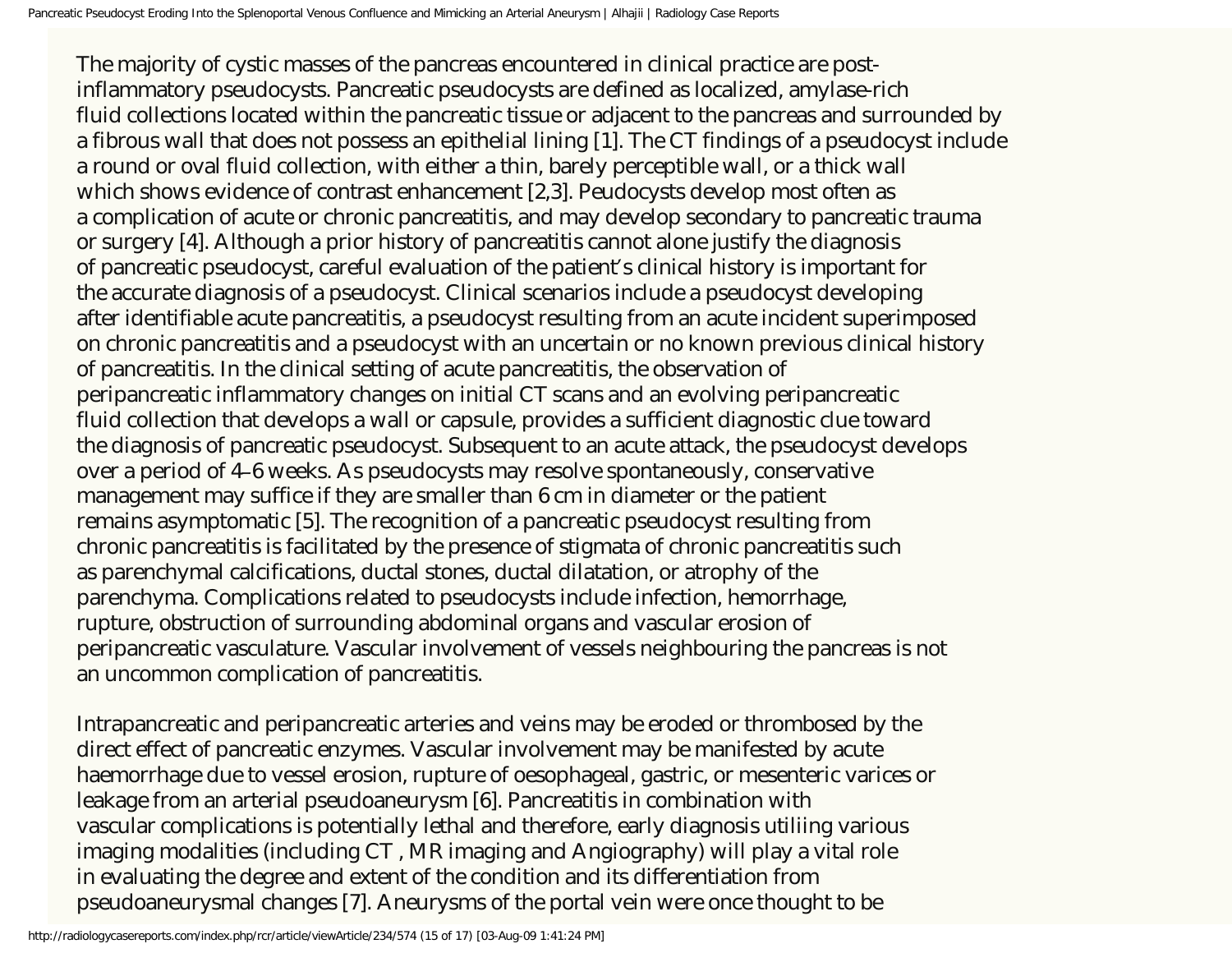extremely rare, but nowadays they are well documented and not unusual. For perspective, they still represent only 3% of all aneurysms of the venous system. Although aneurysms of the portal venous system may be present in patients with liver disease, an overwhelming majority of patients do not have portal hypertension or chronic liver disease. Therefore, portal hypertension could be contributory, but is not essential to the development of portal venous system aneurysms. Both congenital and acquired causes have been proposed in the etiology. Acquired causes are due to portal hypertension, necrotizing pancreatitis, or abdominal trauma or surgery [8-9]. The most common aneurysm locations are the splenomesenteric venous confluence, main portal vein, and the intrahepatic portal vein branches at bifurcation sites. The rarest locations are the splenic, mesenteric, and umbilical veins. Given that there are variations in the diameters of both normal and cirrhotic portal veins, an aneurysm of the portal venous system is considered to be present if the vessel diameter is significantly larger at a certain point in comparison to the remainder of the vessel. The likelihood of aneurysm is higher if the morphology of the vessel is saccular or fusiform [9].

It is the major role of diagnostic imaging to clarify the nature of vascular complications following pancreatitis, as the way of management differs accordingly. Arterial aneurysms could be managed either by: 1) surgical clipping and vascular grafting or 2) less invasively by endovascular stenting (using covered stents) or coiling particularly in patients at risk of surgery. In contrast, vascular erosions are more commonly operated upon surgically to secure the possibility of uncontrollable bleeding and when endovascular treatment is unfeasible. However, the differentiation can be challenging and hence the need of comprehensive utilisation of the diagnostic tools including: MRI, which involves contrast enhanced sequences, fat suppressed technique and MR angiography. CT and CT angiography with multiplanar reconstruction provide also an adequate clarification due to its high spatial resolution. Catheter angiography plays also an important role for proper anatomical localisation and can be used for the decision of the feasibility of endovascular intervention.

#### References

1. Balthazar EJ, Ranson JH, Naidich DP, et al. Acute pancreatitis: prognostic value of CT. Radiology 1985; 156:767–772. [\[PubMed\]](http://www.ncbi.nlm.nih.gov/entrez/query.fcgi?cmd=Retrieve&db=pubmed&dopt=Abstract&list_uids=4023241&query_hl=9&itool=pubmed_docsum)

2. Balthazar EJ, Freeny PC, vanSonnenberg E. Imaging and intervention in acutepancreatitis. Radiology 1994; 193:297–306. [\[PubMed](http://www.ncbi.nlm.nih.gov/entrez/query.fcgi?cmd=Retrieve&db=pubmed&dopt=Abstract&list_uids=7972730&query_hl=9&itool=pubmed_docsum)]